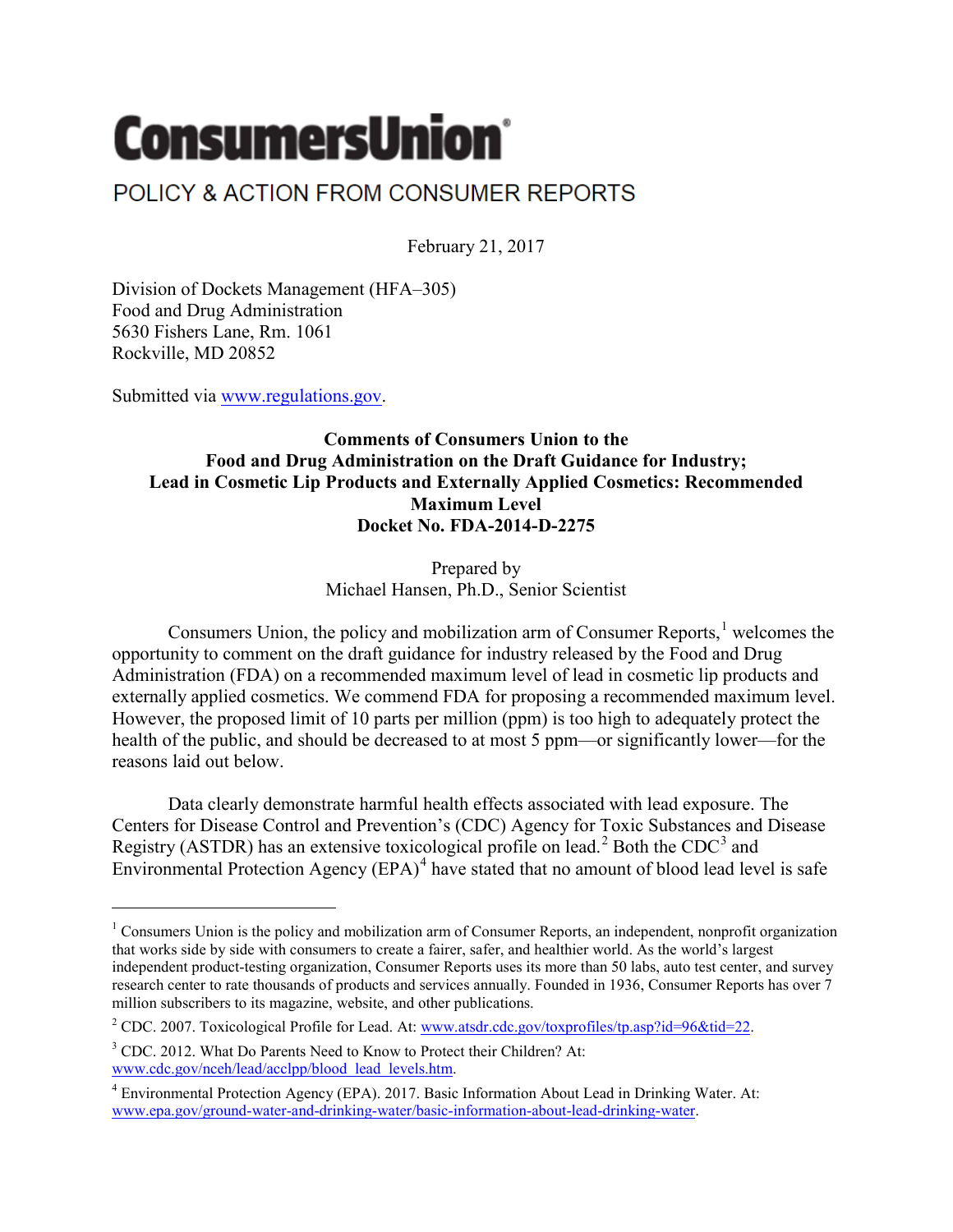for children. They also agree that exposure should be minimized or prevented to the extent possible.

In 2006, FDA recommended a maximum lead level of 0.1 ppm for candy that small children were likely to consume.<sup>[5](#page-1-0)</sup> As part of its rationale for setting the 0.1 ppm lead level, FDA stated that it was consistent with "FDA's longstanding goal of reducing lead levels in the food supply *to reduce consumers' lead exposure to the lowest level that can be practicably obtained*"[6](#page-1-1) (emphasis added).

FDA should use this same principle when setting lead levels for cosmetic lip products and externally applied cosmetics. Small children could all too easily be exposed to lead when playing with contaminated cosmetics.

Between 2007 and 2013, FDA surveyed 479 cosmetic lip products and 206 externally applied cosmetics (e.g., eye shadow, blush, face and body lotion, mascara, foundation, body powder, compact powder, shaving cream, and face paints), and tested them for lead. Of the 479 cosmetic lip products, all but two of them had levels below 5 ppm; and those two higher values were [7](#page-1-2).0 ppm and 7.19 ppm.<sup>7</sup> In other words, none of the cosmetic lip products had levels that exceeded 10 ppm and over 99.5% (477 of 479) of the cosmetic lip products could meet a 5 ppm level. For the 206 externally applied cosmetics, only 21 of them had lead levels exceeding 5 ppm. $8$  Most of the lead levels above 5 ppm were found in eye shadow and blushes, with 13 of 53 eye shadow samples, and 6 of 47 blush samples testing above 5 ppm. In other words, some 90% (185 of 206) of the externally applied cosmetics had lead levels lower than 5 ppm.

If FDA applies the same goal of trying "to reduce consumers' lead exposure to the lowest level that can be practicably obtained" when setting lead levels for cosmetic lip products and externally applied cosmetics, it should recommend a maximum limit for lead that is lower than 10 ppm. If a limit of 10 ppm were recommended, the draft guidance would provide virtually no incentive for cosmetic lip product makers to try to reduce lead levels in their products. An alternative recommended limit of 5 ppm could provide a slight incentive for better control of lead levels in cosmetics, since 2 of 479 cosmetic lip products surveyed by FDA had lead levels exceeding 5 ppm. However—particularly given CDC and EPA recognition of no safe blood lead level for children—an even lower recommended limit could be justified, and could provide a more robust incentive for industry to reduce lead levels in their products.

Finally, it should be noted that under Proposition 65, the California Office of Environmental Health Hazard Assessment (OEHHA), determined that a safe-harbor Maximum

l

<span id="page-1-0"></span><sup>5</sup> Food and Drug Administration (FDA). 2006. Guidance for Industry: Lead in Candy Likely To Be Consumed Frequently by Small Children: Recommended Maximum Level and Enforcement Policy. At: [www.fda.gov/Food/GuidanceRegulation/GuidanceDocumentsRegulatoryInformation/ChemicalContaminantsMetals](http://www.fda.gov/Food/GuidanceRegulation/GuidanceDocumentsRegulatoryInformation/ChemicalContaminantsMetalsNaturalToxinsPesticides/ucm077904.htm) [NaturalToxinsPesticides/ucm077904.htm.](http://www.fda.gov/Food/GuidanceRegulation/GuidanceDocumentsRegulatoryInformation/ChemicalContaminantsMetalsNaturalToxinsPesticides/ucm077904.htm)

<span id="page-1-1"></span> $^6$  *Id.* 

<span id="page-1-2"></span> $<sup>7</sup>$  See Tables in FDA. 2016. Limiting Lead in Lipstick and Other Cosmetics. At:</sup> [www.fda.gov/Cosmetics/ProductsIngredients/Products/ucm137224.htm.](http://www.fda.gov/Cosmetics/ProductsIngredients/Products/ucm137224.htm)

<span id="page-1-3"></span><sup>&</sup>lt;sup>8</sup> See Tables in FDA. 2016. FDA's Testing of Cosmetics for Arsenic, Cadmium, Chromium, Cobalt, Lead, Mercury, and Nickel Content. At:<http://www.fda.gov/Cosmetics/ProductsIngredients/PotentialContaminants/ucm452836.htm>